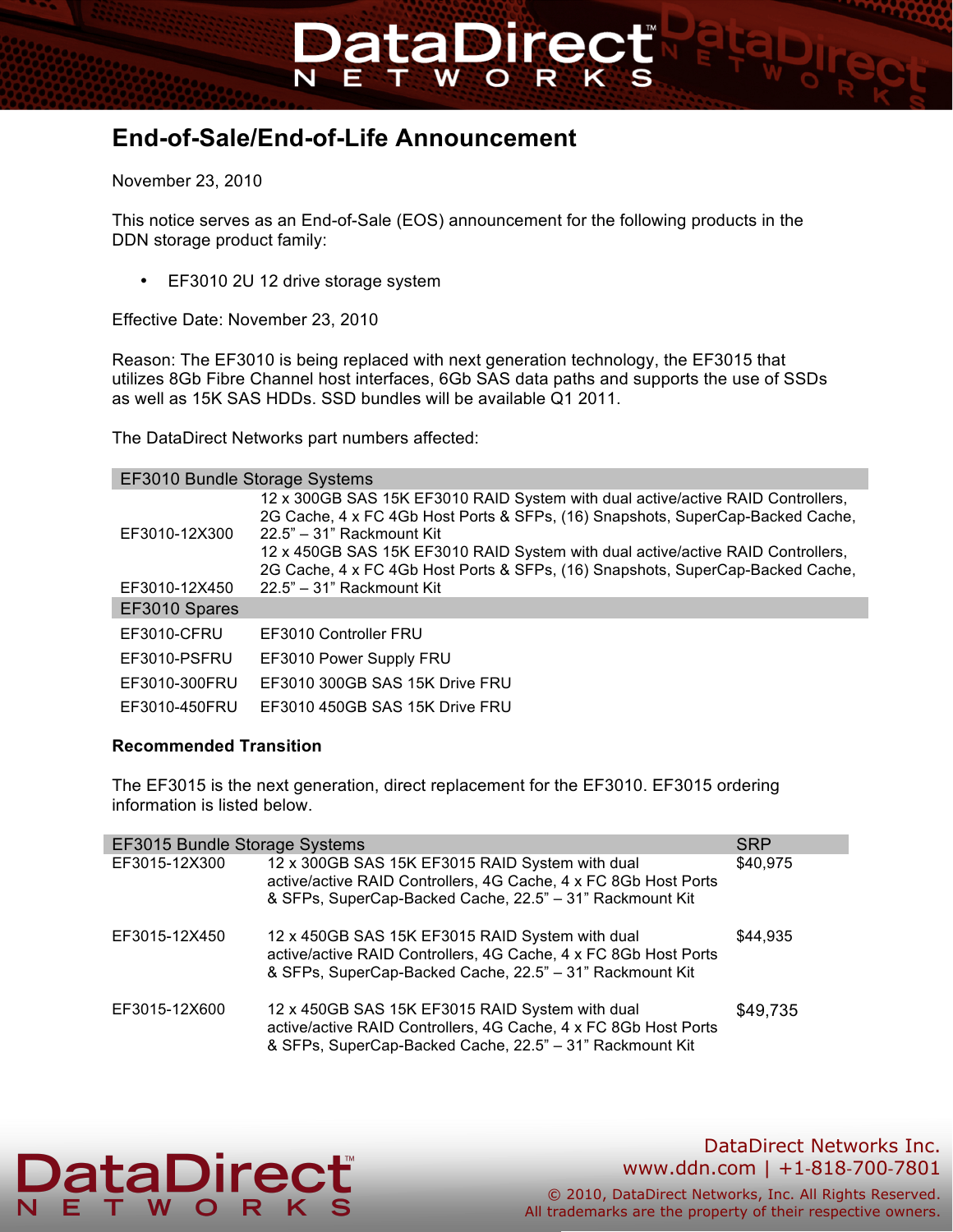# **DataDirect**

| EF3015 Spares |                                | SRP      |
|---------------|--------------------------------|----------|
| EF3015-CFRU   | EF3015 Controller FRU          | \$21,563 |
| EF3015-PSFRU  | EF3015 Power Supply FRU        | \$1,892  |
| EF3015-300FRU | EF3015 300GB SAS 15K Drive FRU | \$1,219  |
| EF3015-450FRU | EF3015 450GB SAS 15K Drive FRU | \$1,549  |
| EF3015-600FRU | EF3015 600GB SAS 15K Drive FRU | \$1,949  |

## **Milestone Dates**

| End-of-Sale Announcement: | November 23, 2010 |
|---------------------------|-------------------|
| End-of-Sale Date:         | November 23, 2010 |
| End-of-Life Date:         | November 24, 2013 |



# DataDirect Networks Inc. www.ddn.com | +1-818-700-7801

© 2010, DataDirect Networks, Inc. All Rights Reserved. All trademarks are the property of their respective owners.